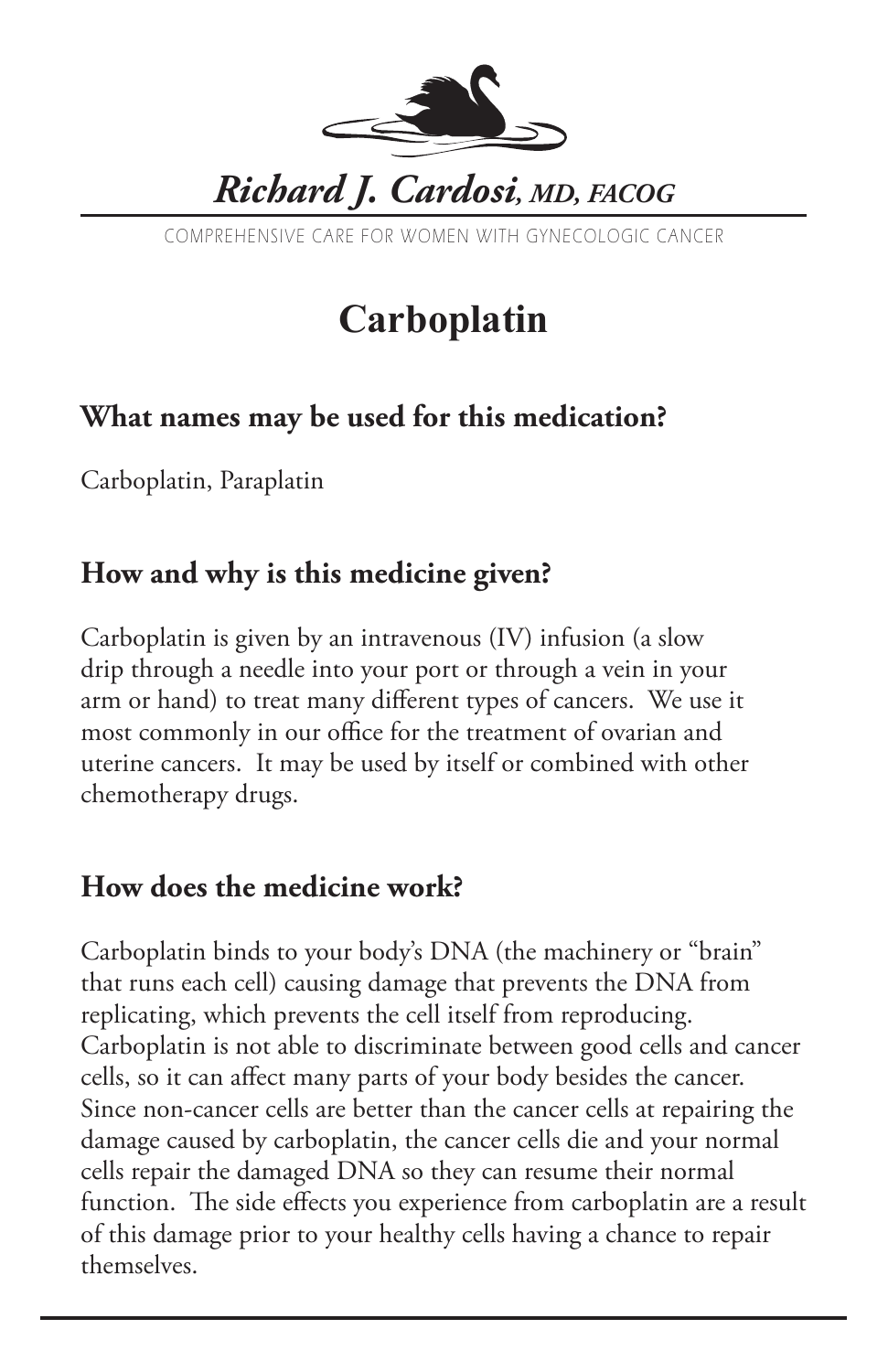Carboplatin is cleared from your body through the kidneys. The kidney's filtering process prevents the drug from staying in your body too long and causing excessive damage to the normal cells. It is therefore important that you keep yourself well hydrated (8-10 glasses of water per day) in efforts to keep the kidneys working at their best. We will monitor your kidney's function through blood tests performed prior to each treatment cycle. We will also review your list of medications that you take for other medical problems (diabetes, blood pressure, etc.) at each visit to be sure that none of these other medicines are interfering with clearing the carboplatin from your body.

#### **How often is this medicine given?**

Carboplatin is typically given once every 3-4 weeks (every 21-28 days), but may occasionally be given weekly (every 7 days). The total number of treatments recommended will vary based on your clinical circumstances, but an initial plan will be outlined for you by your doctor. The infusions are given in the infusion center at the Center for Cancer Care and Research (white building located across the parking lot from our office). Prior to each treatment, you will be seen in the office for an exam, and blood tests will be reviewed to be sure it is safe to administer your next treatment. It is, of course, very important to keep all of your appointments for chemotherapy and lab testing.

#### **What side effects does this medicine cause?**

There are many possible side effects of all chemotherapy drugs, so the following is only inclusive of the most common or serious possibilities from carboplatin. You will be asked to complete a symptom form at each visit in order for us to accurately assess the side effects that you may be experiencing. This form helps your doctor be sure that no adverse effects of treatment are overlooked, and it serves to help you recall which symptoms you may have experienced since your last treatment.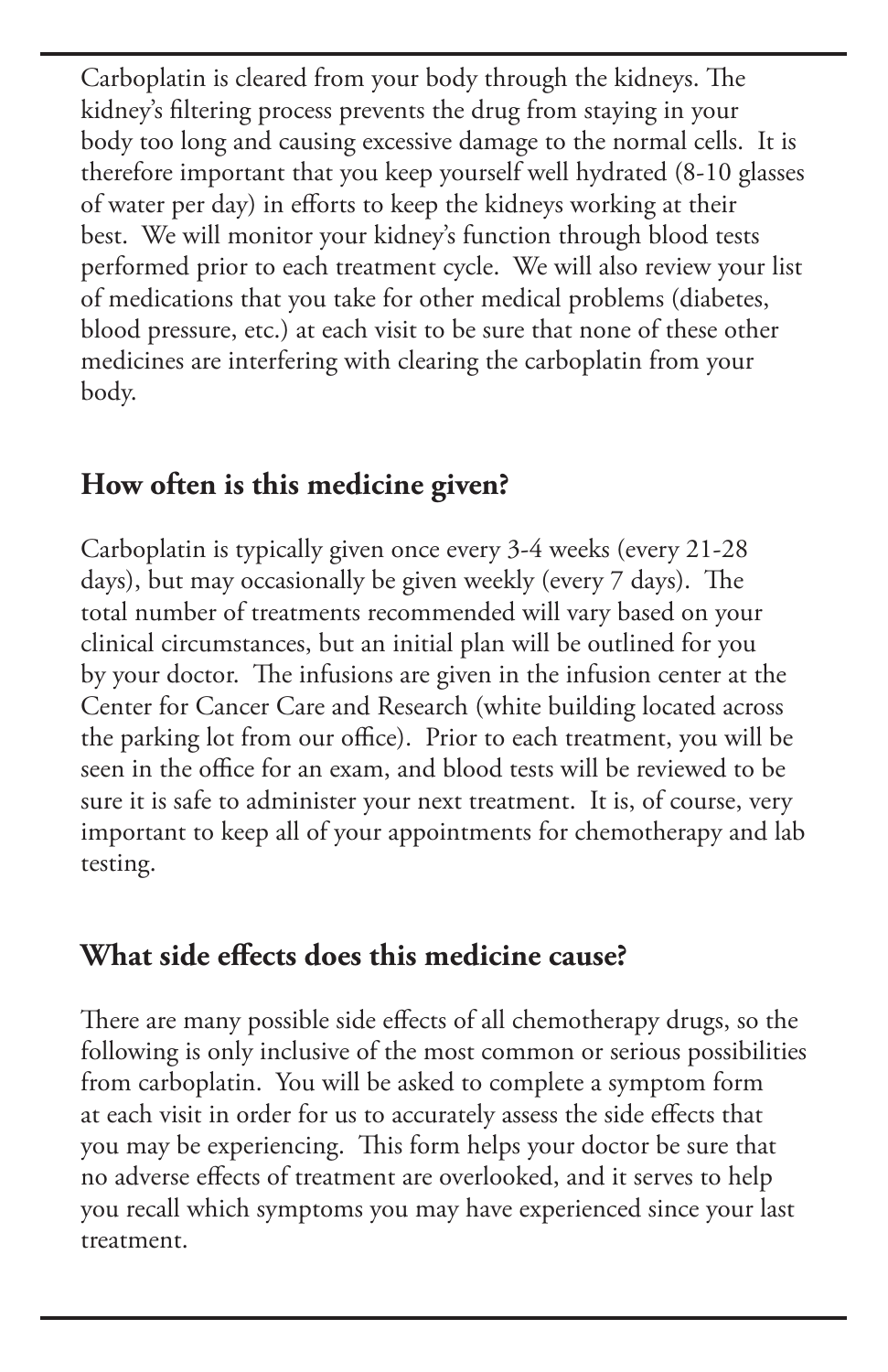v Hair loss is minimal with carboplatin, but some patients do experience more hair loss than others. Hair growth should return upon completion of treatment.

v Nausea and vomiting are not unusual but are less common today than in the past because of much improved anti-nausea medications. You will be given prescriptions for medications to prevent nausea, and it is important that you take them as directed in order for them to be most effective. If you have questions, do not hesitate to call the office.

 $\triangle$  Nerve toxicity is seen in about 10% of patients taking carboplatin. Numbness, tingling, burning, or pain in your hands or feet, or ringing in your ears may be signs of nerve injury. Please report these symptoms if present at your next office visit. These symptoms may or may not resolve after stopping treatment.

- v Bone marrow suppression is when the bone marrow cannot make enough red cells, white cells, or platelets to keep up with demand, and this is a side effect of most chemotherapy medications, including carboplatin. All of your blood counts will be monitored regularly throughout treatment.
	- *Anemia* is the result of not enough red blood cells and may cause fatigue, chest pain, shortness of breath, or dizziness.
	- *Neutropenia* results when your white blood cell count goes too low, and this will put you at an increased risk for infection. It is very important that you avoid sick friends and family; be diligent about hand-washing as well. This does not mean that you cannot be out in public, and in fact you can continue to participate in normal activities such as going to church or a movie, etc. If you think you may have an infection or have a fever of 100.5°F or more, call the office immediately.
	- *Thrombocytopenia* is the term for too low of a platelet count. This can lead to excessive bruising or bleeding with only minor injury such as brushing your teeth or blowing your nose.
- v Kidney failure is uncommon but possible with carboplatin. It is important for you to drink plenty of fluids (8-10 glasses/day). We will monitor you kidney function closely throughout treatment.